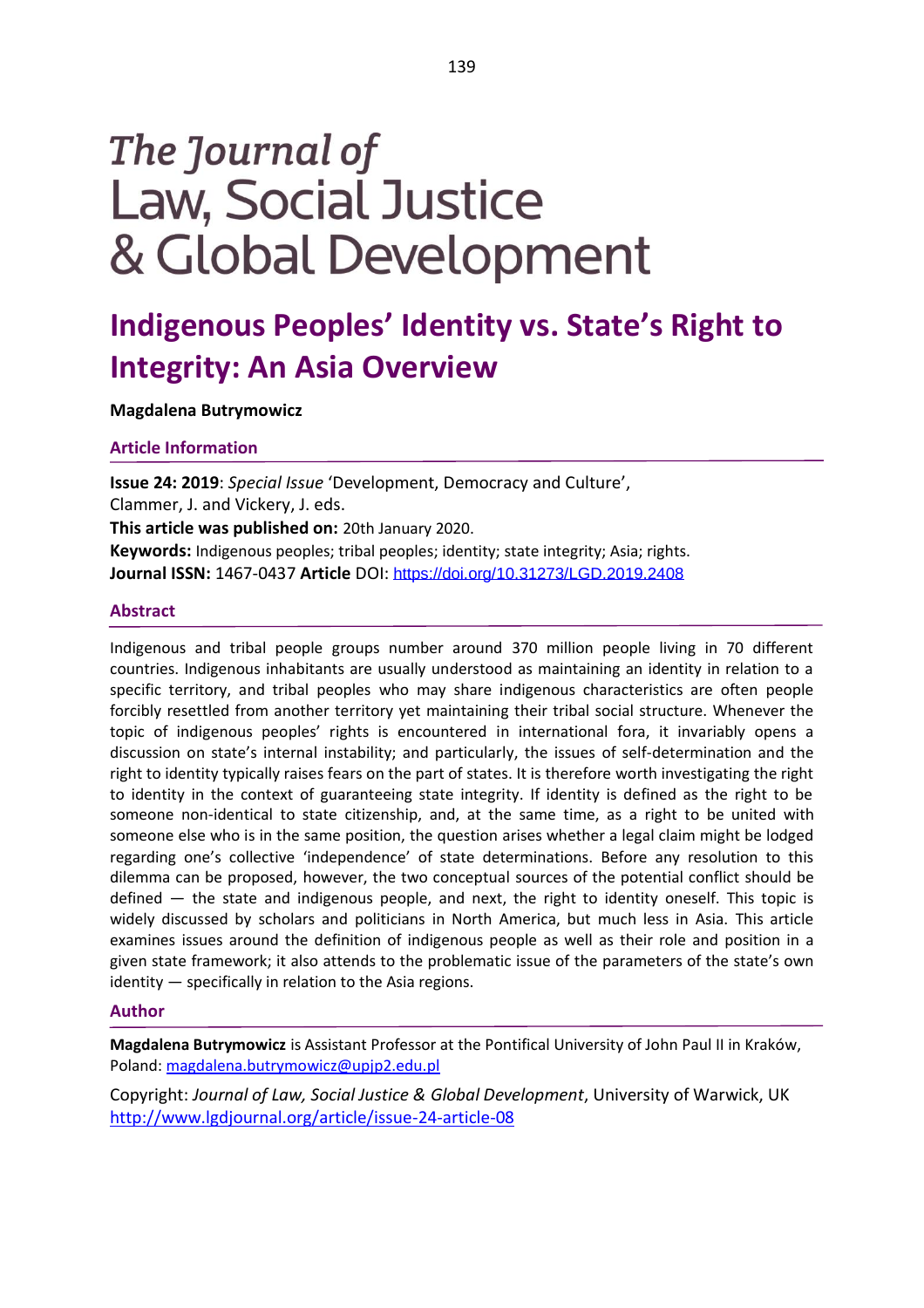**Indigenous inhabitants are usually understood as peoples consistently living on a specific territory, and tribal peoples are often people forcibly resettled from another place yet having maintained tribal social structures.**<sup>1</sup> **When the topic of indigenous peoples' rights is routinely referred to in international policy or legal fora, it often opens up a discussion concerning a given state's instability 'from the inside'. In particular, the issues of self-determination and the right to identity, raises some necessary concerns on the part of state entities. It is therefore worth analysing the issue of the right to identity in the context of normative guarantees to state integrity**.

#### **1. Definitions of the state**

The theory of state encompasses numerous, frequently contradictory, definitions as well as concepts and theories regarding its origins and formation. Thomas Hobbes (1588–1679) often provides reference for early conceptions of the modern state, asserting that our original instinct for survival relates to a permanent state of fear and anxiety. This, in turn, entails a state of a continuous conflict with neighbours, making consistent peace and affluence an exception not a norm; in Hobbes's view, the solution to this situation is subjecting an otherwise wild and independent human nature to the governing power of a single agency. A ruler in this capacity is not a party to a contract, and Hobbes's state model has often been cast as an ideal model for absolute or totalitarian rule. Hobbes's notional state also assumed the exclusive participation of the people in its creation: the state is planned and created in such a way so as to ensure absolute safety, welfare and compliance in a collective and incontestable consensus. 2

An early critic of Hobbes's influential rationale for a state was Samuel von Pufendorf (1632–1694), who asserted the obligation to protect society from a ruler; he understood the state as a useful

organisation, protecting against those who acted against natural law. John Locke (1632—1704) further developed a protected collective cohesion with the seminal concept of 'social contract', where, similar to Pufendorf, a principle of reciprocity governed the relation between people and rule or state. In Locke's view, Hobbe's prehistoric man was not led by fear, but acting under the influence of the laws of nature he was bound to, notably the inviolability of life, freedom and the property of other; even in a primal state, he could expect reciprocity from others. Being aware of such reciprocity, the notional prehistoric man surrendered power and assigned it to the community, with a possibility of revoking the rights established by it. A state can be said to be born on the basis of an agreement formulated in this way, and people unite in one such community become subjected to jointly established norms and laws. Tribunals can be created to which they could appeal and which also punished infringements, and the members of the community could elect the actors in such tribunals from among themselves, with that act of empowerment being a seminal moment of what we understand as 'civil society'. As in a process of election, however, the will of the majority tended to prevail over the minority or individual, and a main task of authority was not just to exercise power but to protect the limited power of others, such as protecting the ownership rights of its members. Locke's original political theory led to a widespread rejection of the arbitrary power of absolute rule and presented the possibility of replacing an authority (that violates rights) with an election of the people who had established it in the first place; new representative forms of government could be devises that carried with it an obligation to act in accordance with the expectations of the community that elected it.<sup>3</sup> Later, the concept of state was defined by its institutionalisation and legal complexification of such processes and its functionalism (in a psychological and social context). From a legal point of view, the modern state was primarily defined during the 7th Pan-American Conference in Montevideo (Uruguay) publishing the now

1

C169 - Indigenous and Tribal Peoples Convention, 1989 (No. 169), [http://www.ilo.org/dyn/normlex/en/f?p=NORMLEXPUB:12100:0::NO](http://www.ilo.org/dyn/normlex/en/f?p=NORMLEXPUB:12100:0::NO::P12100_ILO_CODE:C169) [::P12100\\_ILO\\_CODE:C169](http://www.ilo.org/dyn/normlex/en/f?p=NORMLEXPUB:12100:0::NO::P12100_ILO_CODE:C169) (accessed 3.04.2019).

J. M. Kelly, *Historia zachodniej teorii prawa*, Kraków 2006, pp. 230 – 239.

<sup>3</sup> ibidem, pp. 241 – 242.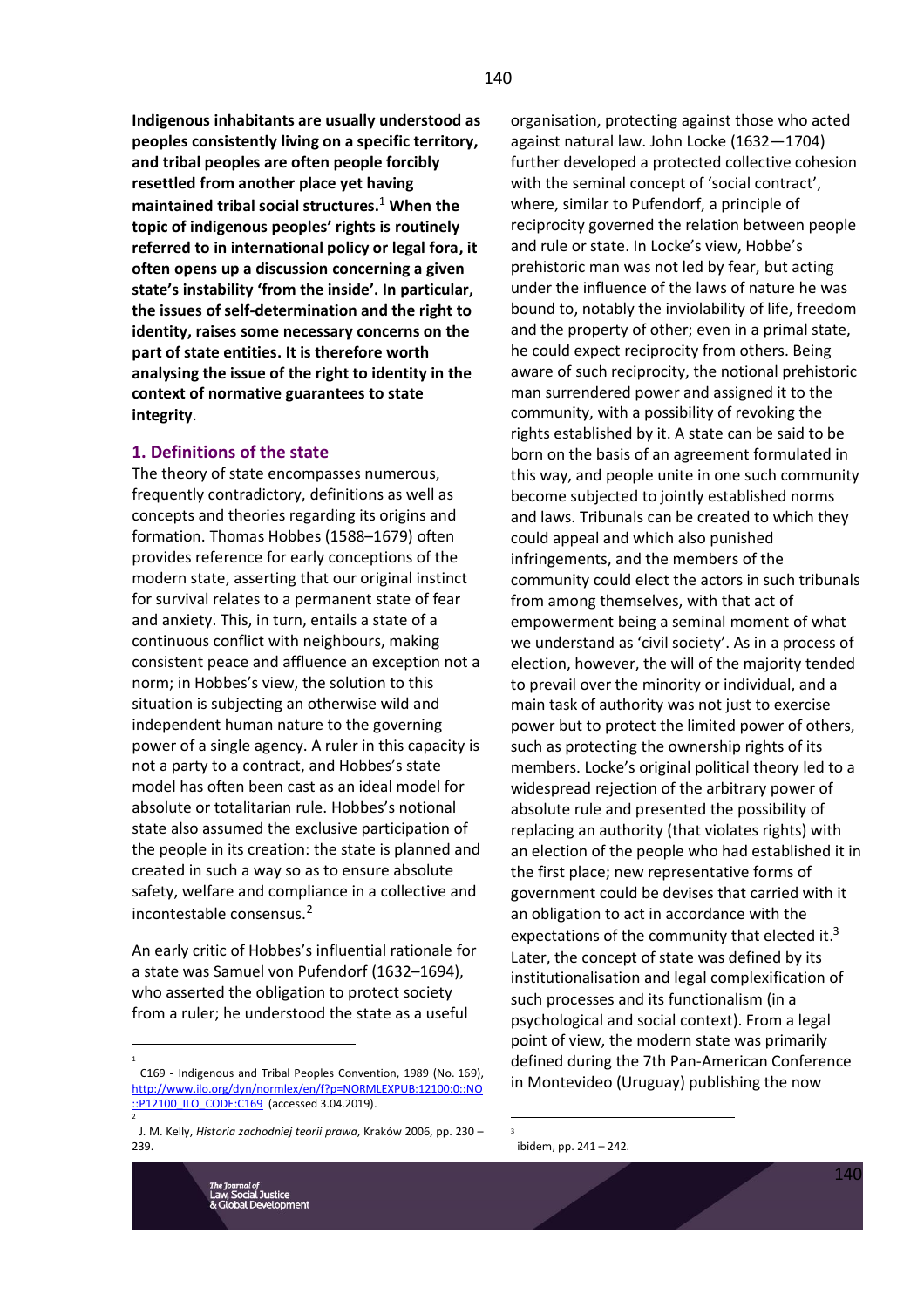famous international legal statement of the *Montevideo Convention on the Rights and Duties of States* (1933). Three factors herein define the modern state: a territory, people and power. Three criteria of the structural elements of a state are legally decisive: power over a given territory has to be effective, which means that the state manages a stable population as much as borders and boundaries unilaterally; and as a state it is recognised as such by other state entities (of which it engages international relations). Thus, the state has the facility to manage legal relations with other state entities, both productive and potentially conflicting. In this sense, independence and sovereignty is the basis of international relations. 4

Without analyzing the modern concept of the state in detail, there is one dimension of this original international legal definition of state that is central to this article: that a stable population living on a geographically defined territory must identify with that state as well as being subject to it. 5 Some similarities in conceptualisation can be also traced in some Asian philosophies,<sup>6</sup> which often place the filial piety*<sup>7</sup>* as a root of all common virtue, and as cornerstone of morality and the foundation of the state. For Han China, the foundation of the state was the family, where central authorities negotiate power sharing with local clans. In this sense, the state and the extended family unit mirror each other, except that there is little space for the development of an interrelated entity of civil order or society.<sup>8</sup> Professor Zhiwel Tong has defined the state as the subject of power, not the subject of rights; the subject of state ownership is the state, and

4

5

6

*7*

8

*filial piety* [in:] *Encyclopaedia of Asian Philosophy*, ed. O. Leaman, Routledge 2001: pp. 197 - 198.



ownership is a civil right, which means that the state is one of the subjects of civil rights, and also enjoys civil rights.<sup>9</sup> On the other hand, Indian jurist and reformer, Babasaheb Ambedkar (1891- 1956), perceived the state as a necessary institution but acting under a categorical condition. The source of state's existence comes from society, economy and religion, and the condition is a necessary faith from the people in the validity and moral authority of the state. If that is not the case, the state is just a facade for anarchy (or law-less rule, in this case the rulership of the state). The state therefore has a pragmatic role to play: firstly, it is responsible for maintaining the right of its subjects to life and the forms of liberty that allow for such a faith to be expressed; secondly, the state offers justice or the arbitration of collective co-existence and the exercise of the power of liberty; thirdly, the state instils trust by promising freedom from want and from fear. In this sense, the state is a tool or an instrument used to maintain a citizens' happiness.<sup>10</sup> The last voice to be evoked in this narrative discussion on the definition of the state is Mohanda Karamchand Gandhi (1869-1948), who largely rejected Western concepts of state and state sovereignty. Building his political philosophy on the *dharma* — the Hindu concept of 'influences', which shape the moral feeling and the character of people and become the code of conduct — Gandhi defined this general conscience of a people as central to state rule. This was not a fixed code of rules, but a living power, which at once rules, develops and evaluates a society. Christian ethics and humanism also played a role in Gandhi's framework, which amounted to a total critique of the western concept of state as the organisation of violence. Informed by his personal experience of colonial state institutions, Gandhi's priorities were the harmonious freedom and moral sovereignty of the social collective. Against Hobbes, individuals were not irreducibly individual and not only collective in terms of their investing their own self-determination in an authoritarian

R. Kłosowicz (ed.), Państwa dysfunkcyjne i ich destabilizujący wpływ na stosunki międzynarodowe, Kraków 2013: pp. 11 -37.

H. Dudkiewicz, Prawo międzynarodowe w kwestii państwa upadłego, [in:] R. Kłosowicz, A. Mania, (ed.), Problem upadku państw w stosunkach międzynarodowych, Kraków: 2012, pp. 79 - 83.

Confucian, Chinese Buddhist and Taoist ethics.

Respect to one's elders, parents and ancestors. Ch. Ikels, *Filial Piety: Practice and Discourse in Contemporary East Asia*, Stanford University Press 2004: p.1.

Z. Rong, Right, *Power, and Faquanism: A Practical Legal Theory from Contemporary China*, Leiden, Boston: Brill 2018: pp. 129 - 132. 10

K. Raghavendra Rao, *Babasaheb Ambedkar*, Sahitya Akademi 2003: pp. 37 - 39.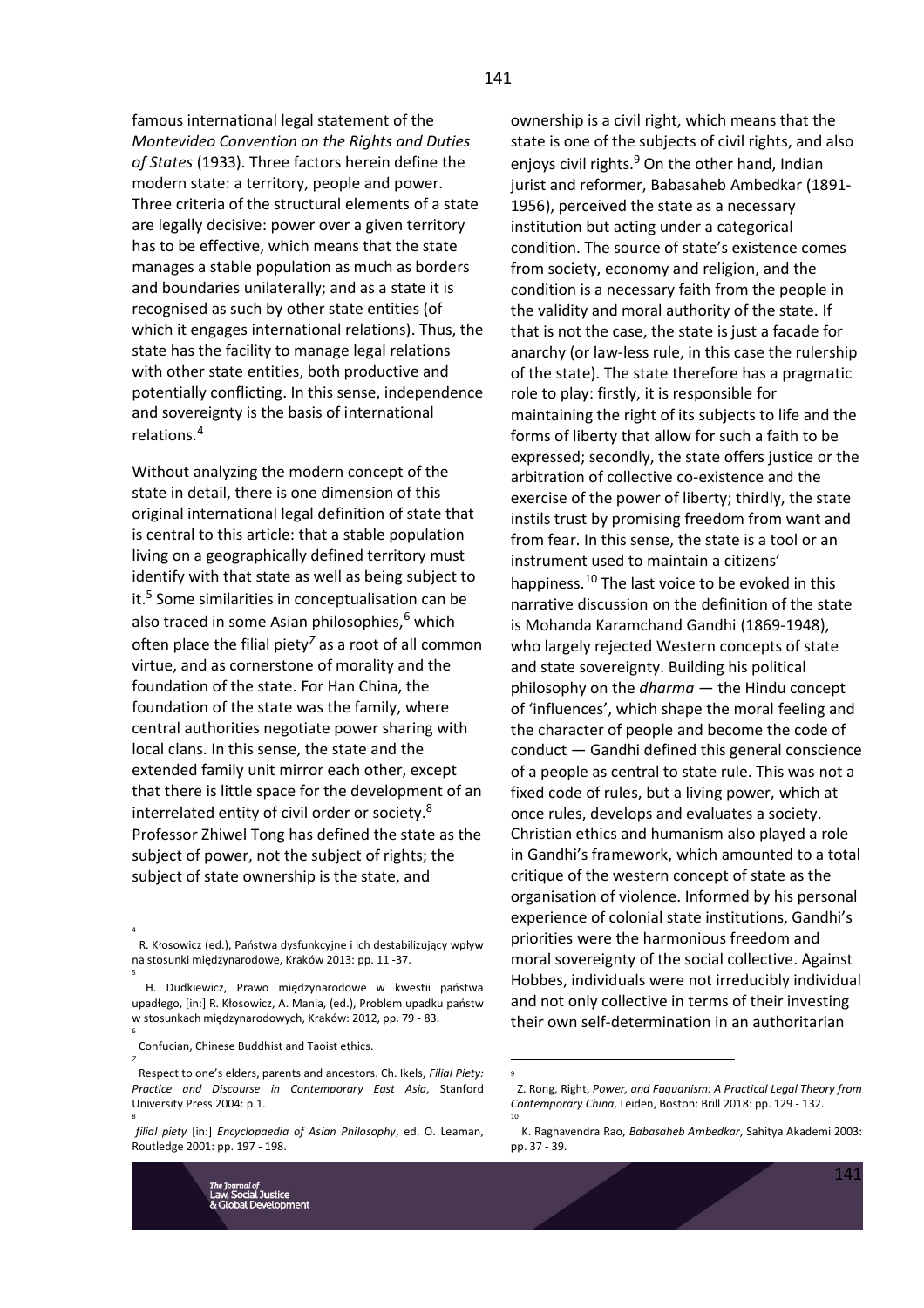entity of pure abstract and indifferent rule. The ideal state (*Swaraj*) is where railways, hospitals, army and navy, as well as law and courts, exist, but are governed by free people, free from bureaucratic interments of oppression, and free not to conform to collective regulation. Government exists, but is based on popular consent, and the same principles of equality, truth and non-violence of all society; government has a function but no internal superiority to other forms of social organisation.<sup>11</sup>

This brief discussion is concluded with the observation that traditional definitions of the state, West and East, assume a certain identification, trust, assent or faith in the state (or entity of rule) on behalf of a coherent and cohesive 'people'. How is state defined under conditions of irreconcilable ethnic diversity, where distinct groupings and absolute forms of unity and identity between separate groups within a single territory, and where the state is experienced by these groups as an imposition and an artificial construct. A condition of tacit (and perhaps open) conflict between a people group and the state may persist, which may lead to state disintegration, or just a weakening of sovereignty over a defined territory, or perhaps just an imposition of arbitrary rule. As counterfactual to the above concept of state, it is possible that brute rule succeeds in maintaining control of a diverse populace and a particular territory but without a consenting populace and where its population does not identify with it. In the era of international law, however, this cannot be recognised as a valid state formation. Nonetheless, can a specific group of people threaten the state in terms of their subjective non-identification with it? Can the lack of effective sovereignty over a segment of territory and a unit of its population threaten the necessary integrity of the state and its existence as legitimate state? While Asia holds many differing conceptions of state unity, authority, assent and belonging, and so on, international law is built on western political philosophy. We must therefore take

A. Pasricha, *Rediscovering Gandhi vol. 4: Consensual Democracy: Gandhi on state power and politics, Gandhian studies and peace research series*, Concept Publishing Company 2010: pp. 8 - 12.

these conceptual problems as formulated into an Asian state context. What is the relation between state integrity and ethnic identity within an Asian state model?

# **2. Definition of the ethnic group in international law**

We encounter a problem similar to the definition of the essence of the state with the definition of the term "indigenous people." In Polish literature, some authors, e.g. Magdalena Kryńska-Kałużna, $^{12}$ use the term "ludność tubylcza" [autochthonous people]. She makes an attempt at defining "indigenous" under international law, referring mainly to two conventions: International Labour Organisation no. 107, and no.  $169<sup>13</sup>$  The approach of Kryńska-Kalużna, however, deviates significantly from the contemporary understanding of indigenous peoples in international law. An international legislator uses the term "indigenous people" in terms of a group of people or a tribe, living on a particular territory, having its own culture, language and customary law.<sup>14</sup> As one important element of this definition is the moment, rejected by Kryńska-Kałużna, of the so-called "First Contact". <sup>15</sup> This is the indigenous peoples' contact with another ethnic group, in which or from which they acquired a dominant or subservient position at some point of historical time. The result of such first contact is the loss of effective sovereignty over territory, and being occupied in favour of another people group(s) threatening culture or language.<sup>16</sup> Thus,

12

13

14

15

M. Kryńska-Kałużna, "Indianin" w świetle prawa, *Ameryka Łacińska*, 1 (79) 2013: p. 107.

Both conventions, in Art. 11 and Art. 15, respectively, define, in a descriptive way, ethnic people by using such phrases as: the first inhabitant, an ethnic group, original people or the first people. Indigenous & Tribal Peoples' rights in practice, A guide to ILO Convention no. 169, International Labour Standards Department, 2009: pp. 27 - 30.

United Nations Declaration on the Rights of Indigenous Peoples, Resolution no. 61/295 of the United Nations General Assembly of 13 September 2007.

R. A. Williams Jr., *Linking Arms Together: American Indian Treaty Visions of Law and Peace, 1600- 1800*, New York 1997, p.37 16

It is worthwhile indicating that the UN Declaration on the Rights of Indigenous People does not define at all the term "Indigenous People." Only in the preamble to the Declaration is there a description of indigenous peoples by means of the above-mentioned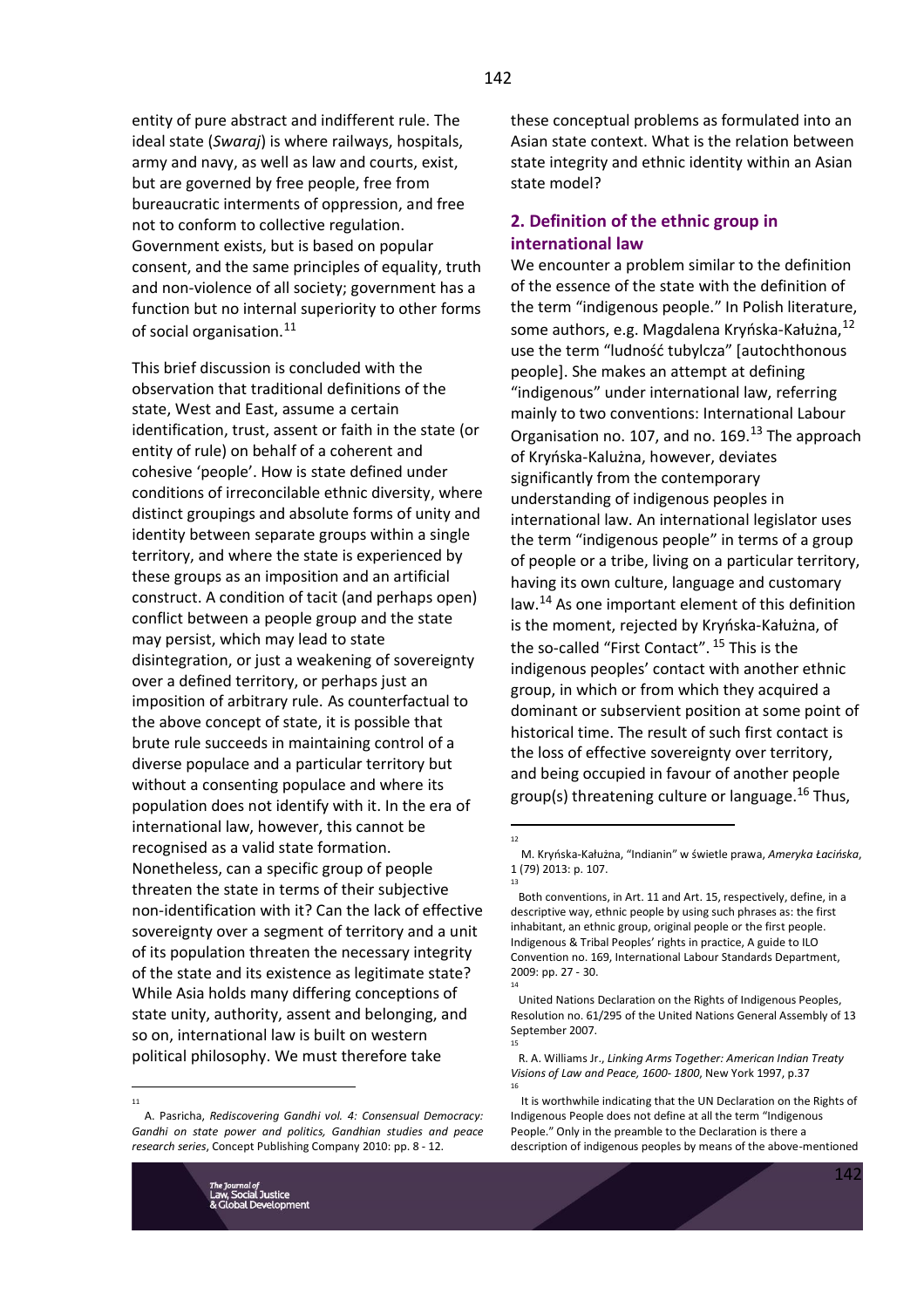the translation of the term "indigenous" as "tubylec" [autochthon] proposed by Kryńska - Kałużna does not comply with legal methodology. The term "tubylec" or "tubylcze" [a noun and adjective of autochthon] does not encompass all attributes by which indigenous peoples are defined. Her work, in its etymology, refers exclusively to one feature of indigenous peoples, which is the priority of living on (and occupation of) a defined territory. However, other features are bypassed, notably the cultural or language, an internal legal system or code of conduct, and, most importantly, a distinct, different identity. For no identification with the state as the good of all is inhabitants.<sup>17</sup> Such an understanding of indigenous/ethnic peoples is proposed in the aforementioned conventions of the International Labor Organization. This definition is based on the definition of indigenous peoples notably proposed by Martinez Cobo. He defined indigenous people as groups, people, communities, which have the history of living in a given area before colonisation or conquest, the result of which is settlement on their territory of another group of indigenous peoples, which considers itself different from other social groups living on the territory or some parts of it. They do not constitute a group prevailing on a given area and are therefore forced to take steps aimed at preserving their culture and identity, which has been passed over for generations; they have their own ethnic identity in combination with their own culture, legal and social system (or variation thereof). A crucial condition is *continuity*, in a time trajectory, of the existence of a given social group on a given area, and factual sovereignty on this area of the ancestors of a given group, as well as cultural and language differentiation. These conditions are associated with the right to identity of indigenous people, and this is, as Hilary N. Weaver wrote, like opening of a Pandora's box. Without analysing this topic in detail, it should nonetheless be noted that literature on this matter distinguishes three

spheres of identity: self-identification, community identification and external identification. There also pertains cultural identity, as one form of selfidentification by people. Thus, identity means a common origin and identification with a common ancestor and/or common heritage, which leads to a social unification. Identity is shaped in the process of noticing and recognising one's own otherness against another social group.<sup>18</sup> The right to identity understood in this way has been guaranteed to indigenous peoples in Art. 33 of the UN Declaration on the Rights of Indigenous People.<sup>19</sup> The right to identity is thus the right to recognise otherness of a given social group from another group, in this case, a prevailing one and, further, warranting the right to self-determination and self-governance.

However, what is important is the recognition by a given state of a particular group as an ethnic group on a given area. Some states, despite recognising earlier a given group as ethnic in their later legislation, clearly refuse to award such a status and exclude them from the list of privileged ethnic groups. Such situation concerns, for instance, the population of the Chittagong Hill Tract.<sup>20</sup> currently living on the territory of Bangladesh. In the first constitution of Pakistan of 1956, Pakistan recognized a special status of Chittagong as ethnic people and confirmed it next in its constitution of 1962. Unfortunately, in 1964, the Chittagong population was removed from the list of autochthonous tribes, and the state of Bangladesh created in 1971, together with the constitution of this country adopted in 1972, does not mention the rights of indigenous people or

attributes. In addition, Art. 33 of the Declaration gives Indigenous Peoples the right to self-determination. The United Nations Declaration on the Rights of Indigenous People, United Nations, March 2008: p. 12. 17

Tubylec - 1. człowiek należący do rdzennej ludności miejscowej, 2. stały mieszkaniec jakiegoś terenu, Słownik Języka Polskiego PWN, <https://sjp.pwn.pl/sjp/tubylec;2531245.html> (accessed 3.04.2019).

H. N. Weaver, *American Indian Quarterly*, vol. 25, no. 2 (Spring 2001): pp. 240 - 242. 19

United Nations Declaration on the Rights of Indigenous Peoples, [https://www.humanrights.gov.au/publications/un-declaration-rights](https://www.humanrights.gov.au/publications/un-declaration-rights-indigenous-peoples-1)[indigenous-peoples-1](https://www.humanrights.gov.au/publications/un-declaration-rights-indigenous-peoples-1) (accessed 3.04.2019). 20

Hill Tract is a place populated by Bawn, Chakma Tanchangaya, Tipra, Lushai and Khumi peoples, living on territories on the southeastern Bangladesh. R. Ch. Roy, *Land Rights of the Indigenous Peoples of the Chittagong Hill Tracts, Bangladesh*, Copenhagen 2000, pp. 19 - 20.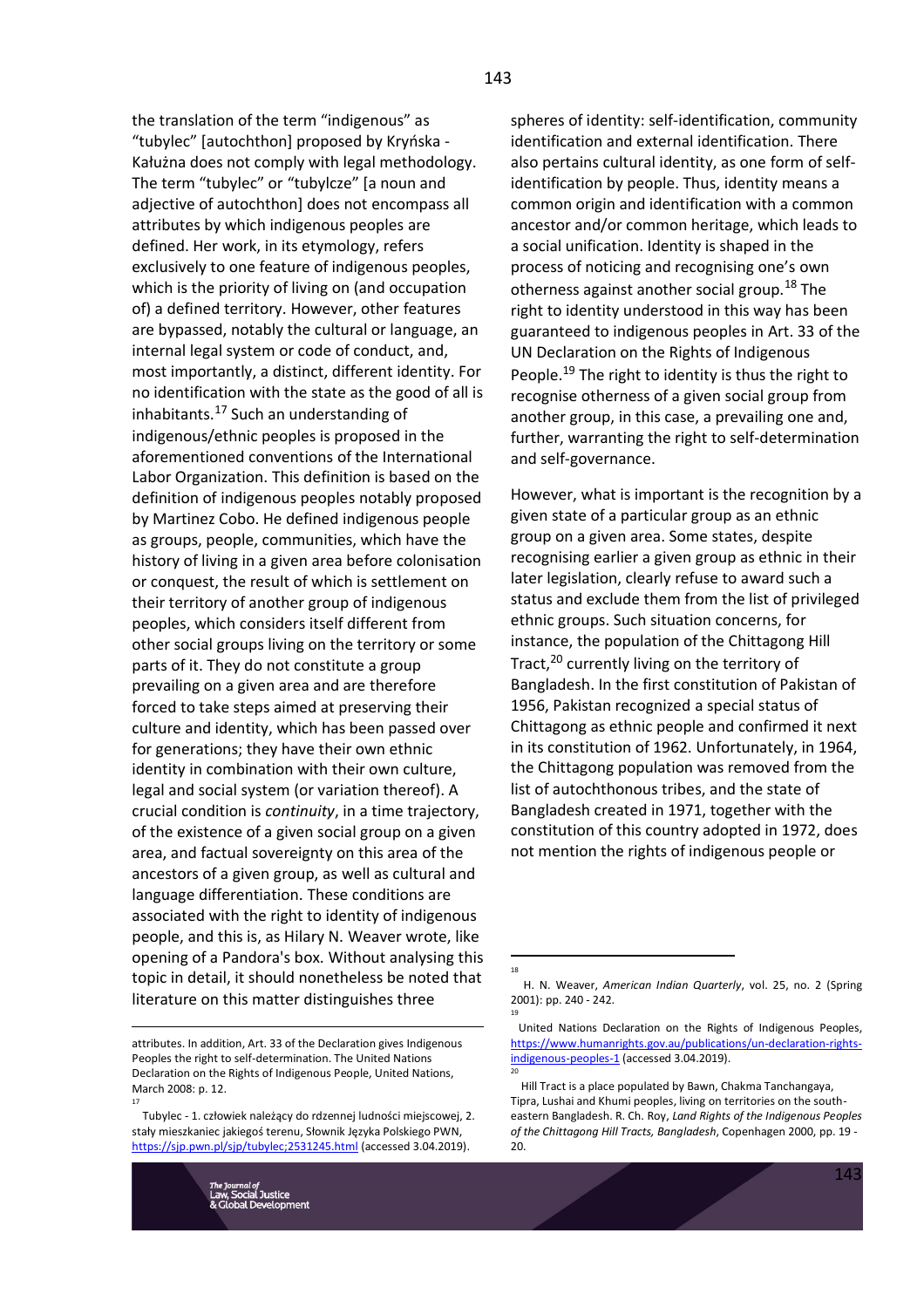144

even recognizes the existence of such groups on the territory of Bangladesh.<sup>21</sup>

Indigenous people/ethnic minorities are thus an internally and externally organised group of citizens of a given state, whose rights are guaranteed by international law. A fundamental right granted to them is the right to selfdetermination, yet this potentially threatens the existence of the state, which ceases to be monolithic and its territory is populated by indigenous people/ethnic minorities who reduce its stability. The examples shown above demonstrate the struggle of the indigenous people to be recognised or at least identified by lawmakers. What can be observed is the policy of denial towards indigenous people, or even hostility, an example of which is a state's attitude towards the Chittagong population. This leads to the assumption that, besides recognising this fact on an international level, an Asian state chooses to revert an indigenous status of a groups previously recognised as indigenous. By denying their dignity as such, the policy implication of this state is assimilation of such groups with society, potentially leading to their disappearance. This is not an inadvertent action but a purposeful behaviour of a state, which evidently works with a strong conception of homogeneity, favoured over diversity. The background of this tendency is the fact that most modern Asian states are governed by extended families whose historical and networked power is rooted in clan or tribe. The existence of clan or tribe, whose rights the state is obliged to recognise under the international legal regime, may risk upsetting the monopoly of a dominant tribe or relations between familial and tribal groups within the state-society complex. One reason why a state is not willing to recognise the existence of an indigenous people within its borders is the problem of recognition in relation to representation: this group will enter the networked space of shared power, whose coordinates are already determined. This observation originates with Babasaheb Ambedkar, who also says that the state is the purpose of

*necessity*, just as are its laws and internal structure.

Furthermore, regarding Asian states in postcolonial situations, the terms "ethnic minorities" and "indigenous people" should be understood in relation to each other. Historically, colonialism was also a reconfiguration of the indigenous order and often where dominant groups emerged by force or patronage, and such internal configurations can be seen over the region. The is why, following Martin Cobo, the terms indigenous, nation and ethnic minority, can be used interchangeably, depending on the state legal language.

# **3. The state's integrity principle vs. the right to identity**

The principle of a state's integrity is grounded in the conditions that give rise to its constitution: currently it becomes necessary to satisfy the interests of different social and ethnic groups existing within state boundaries. A constitution is a legal act which incorporates various interests within the state, defends the integrity of a state entity and guarantees state integrity. A constitution fulfils two principle aims: it aims at state unification in terms of uniform values and legislation, and, additionally, it gives ethnic minorities a guarantee of respecting their rights and freedoms. It guarantees the lack of discrimination and equality in rights towards the majority. It also aims at elimination of national and ethnic minorities' demands, which might result in state's disintegration. Ralph Rerzlaff has asked how strong bonds between the minority and the dominant group have to be in order to guarantee relative loyalty of a minority group to the dominant group.<sup>22</sup>

In 1947, India, gained its independence and broke free from Great Britain's domination; and as most post-colonial countries, it fell into chaos. One can distinguish several basic ethnic groups (or rather religious minorities): Muslims, Scheduled Castes, Sikhs, Indian Christians, Anglo-Indians Paersees,

R. H. Retzlaff, 'The problem of communal minorities in the drafting

<sup>21</sup> R. Ch. Roy, *Land Rights of the Indigenous peoples of the Chittagong* 

*Hill Tracts, Bangladesh*, Copenhagen 2000: pp. 44-47.

of Indian Constitution', in R.N. Soann ed. *Constitutionalism in Asia*, New York 1963: p. 55.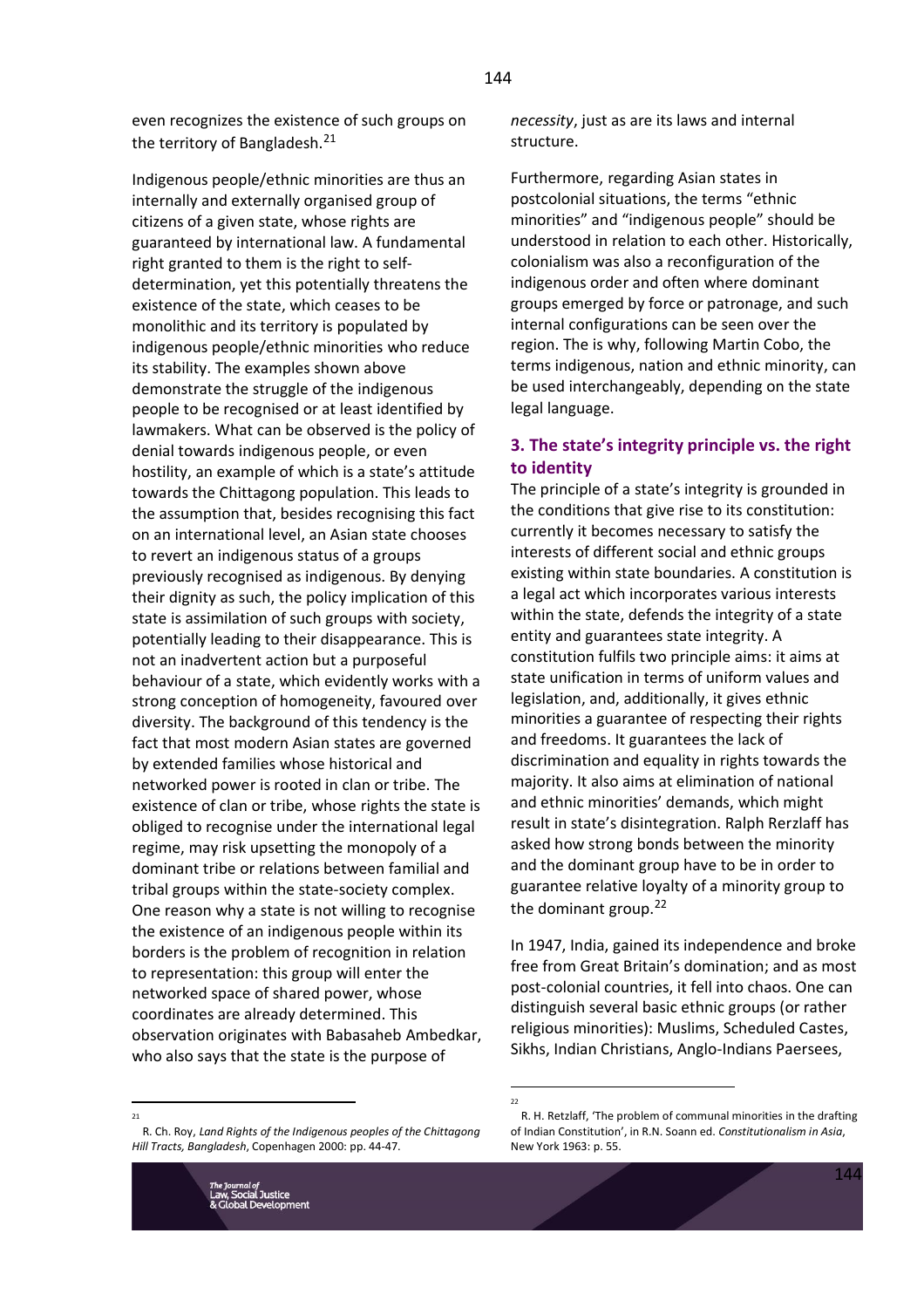and indigenous Adivasis and Nagas. Furthermore, it overlapped with a religious conflict between Hindus and Muslims. Years of conflict and uncertainty led to developing a system in which ethnic and religious minorities remained under the exclusive influence of a dominant group of Hindus. It led to growing separatist movements on the part of the Muslin minority, which started to demand its independence. Great Britain, acting from the position of a "Big Brother," made some attempts at mediation in order to introduce more freedom and independence of ethnic minorities at the local level. Finally, on 16 May 1946, dominant social groups developed a consensus in the form of the Statement of May 16th, which was submitted to Great Britain as a joint position of the future Indian state. We can read in the statement that it is the goal of the persons signing the statement to create a joint and uniform state, with a weak centre, self-government division, with provinces autonomy, and guaranteeing rights to minorities. Particularly, this last statement contributed to the problems on the part of the Indian constituency, since granting rights, or even limited autonomy, to ethnic peoples contradicted the idea of united and strong India; on the other hand, they could not totally exclude minorities' rights, as it would lead to rebellion and state destabilisation. Thus, the state arguably remained the hostage of minorities. $^{23}$  Under the auspices of the British Crown, talks over the shape of the future constitution started; a committee for ethnic minorities and excluded areas was set up, which was divided into the following subcommittees: fundamental rights, ethnic minorities' rights, tribal rights and excluded areas rights. However, there was still a conflict between Muslims and Hindus, as a result of which on 29 February 1947 the British Crown announced that by June 1948, at the latest, power will be handed over to the local people of India. The consequence of it was the Statement of 3 June 1948, based on which two states were created: India and Pakistan. Thus, the earlier unified state (a British colony) was divided into two independent states. The result of this was, however, significant

weakening of the position of the Muslim population and marginalisation of its rights in the process of creating a new independent state. $24$ The Indian state lost its territory to the benefit of indigenous peoples of Pakistan. Lack of any identification with the Indian state and exercising of the right to its own identity caused disintegration of the Indian state. The state was unable to stop the process of separation and ethnic groups were not willing to stay within the borders. They didn't associate with the Indian state ruled by the Hindu tribe and were strong enough to separate decisively.

However, the issue with indigenous peoples' rights did not end with detachment of Pakistan from India. Afterwards, the problem with citizenship remained. The Indian Constitution of 1950 and the Citizenship of India Act (1955) created a kind of a paradox in the history of both countries. On the basis of the two documents, the inhabitants of Pakistan and India were given the right to choose citizenship during some time interval. Within five years between the two documents, the inhabitants of both countries enjoyed relative freedom of movement on the basis of different travel documents; yet, the very issue of citizenship was not fully regulated in the constitution. Part II Arts. 5 - 11 regard mainly the question: who is a citizen of India? The answer to the question asked in the constitution was found only as late as in 1955, when the Citizenship Act entered into force. Nonetheless, pursuant to Arts. 5 to 8, India recognized two categories of citizenship acquisition: by origin and by residence. The Citizenship Act distinguished citizenship by birth, by descent, by registration, by naturalization, by incorporation of territory to India and, since 1986 by citizenship through accounting for in the Assam Accord.<sup>25</sup> A change made in 1986 gave citizenship of India to any person of the Indian origin (*ius sanguinis*), who settled down in Assam before 1 January 1967 and came from a specific territory, including persons

 $24$ 

25

R. H. Retzlaff, 'The problem of communal minorities in the drafting of Indian Constitution', in R.N. Soann ed. *Constitutionalism in Asia*, New York 1963: pp. 58 - 59.

R. H. Retzlaff, 'The problem of communal minorities in the drafting of Indian Constitution', in R.N. Soann ed. *Constitutionalism in Asia*, New York 1963, p. 60.

A. Roy, *Mapping Citizenship in India*, Oxford 2010: pp. 30 - 38.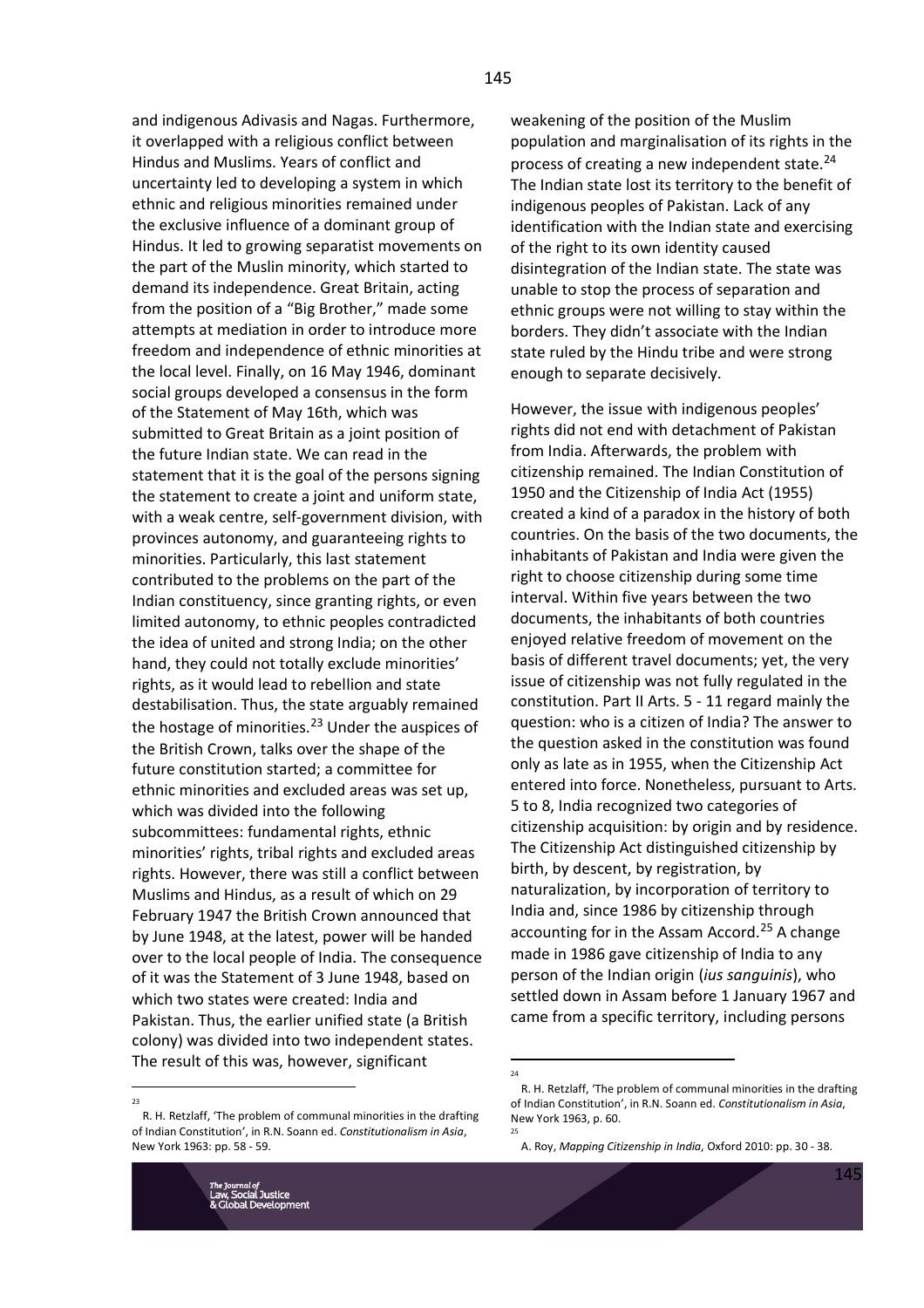whose names were listed in the elections register of 1967 and were residents of Assam before its formal inclusion in India.<sup>26</sup> The specifics of the Assam region in India related to the region diversification and adoption of the principle: different yet equal. Differences consisted, first of all, in cultural and ethnic otherness of this region, including recognition of ethnic otherness of Assam. The issue concerned ethnic otherness off the Assam population from other groups living in India, which, after India's division in 1947, prevailed in Assam Province, and enjoyed considerable autonomy and independence. Assam is populated mainly by the Nagas and Adivasi and other tribes recognized by the Indian constitution as the Scheduled Tribes.<sup>27</sup> In the incorporation act of Assam into India, preservation of the ethnic unity of that area played a big and significant role. When promising in the incorporation act respect for ethnic otherness of Assam, the government kept the role of the final judge in immigration matters and those regarding granting citizenship. Protecting the state unity, the government remained the final judge in matters regarding settlement and naturalization in the Assam area. This policy resulted in protests of the Assam population against the influx of "aliens," who changed the ethnic picture of Assam dramatically. It was particularly visible during the elections in 1979, when the number of people entitled to vote in provincial elections grew from 45,000 up to 70, 000. It led to mass protests in November 1980 against an unstable situation of the "aliens" in Assam. The political situation in Assam and boycott of central elections had an impact on the whole country, as a result of which political destabilization occurred in the region and it became necessary to resolve the situation fast. Troops were sent to Assam in order to stabilize the situation and re-elections were held, as a result of which the Illegal Migrants (Determination

A. Roy, *Mapping Citizenship in India*, Oxford 2010: p. 38. <sup>27</sup> Scheduled Tribes and Scheduled Castes are recognises as per provisions of Art. 341(1) and 342(1) of the Indian Constitution. According to both legal norms, this is up to the President of the state to specify the castes, race and tribes or parts of the group which Indian constitution is granting some special provisions and guarantee state support, Chapter XI Special representation for the service of SC/ST, https://dopt.gov.in/sites/default/files/ch-11.pdf, visit: Auguste 17, 2019.

by Tribunal) (IMDT) Act was adopted in 1983. The final agreement, which became effective in 1985 regulated the issues off cultural otherness of Assam and regulated anew the issues of citizenship. Yet, what is most important, is that one of the effects of this agreement was resignation of the whole government elected in the 1983 elections, dissolution of the General Assembly and new elections were called for December 1985, with the application of new criterion of establishing citizenship.<sup>28</sup> Therefore, for the second time in the 20th century, the existence of the Indian state and its internal stability was threatened, owing to exercising of identity rights by indigenous people.

The second problem was a long political debate within the committee of national minorities, in which two main social groups, namely, Muslims and Scheduled Castes, clashed. At the turning of 1949, social consultations over the constitution draft, were held with particular minority groups, which had their representatives in the Constituency regarding their position about safeguards and guaranteeing seats in the parliament. The issue concerned mainly the Muslim community, the representatives of which stated that they did not need to be guaranteed such right in the constitution. The consultations did not bring any effect, since Muslims and Sikhs were unable to develop one position. As a result of the said committee's and the advisory committee's work, the position of ethnic groups was shaped in the constitution as follows: Scheduled Castes received reserved seats and the right to vote in general elections, and also to participate in those elections. Indian Christians and Parsees were not rejected and not granted any special rights at the same time. Anglo-Indians obtained rights to preserve their own educational system and a privileged position in their access to some administrative (public service) positions. Sikhs and Muslims were not given any privileged position, pursuant to Art. 292: reservation post service, reservation posts in the Cabinets, creation of the administrative machinery to ensure adequate supervision and protection of the



<sup>26</sup>

<sup>28</sup>

A. Roy, *Mapping Citizenship in India*, Oxford 2010: pp. 98 -106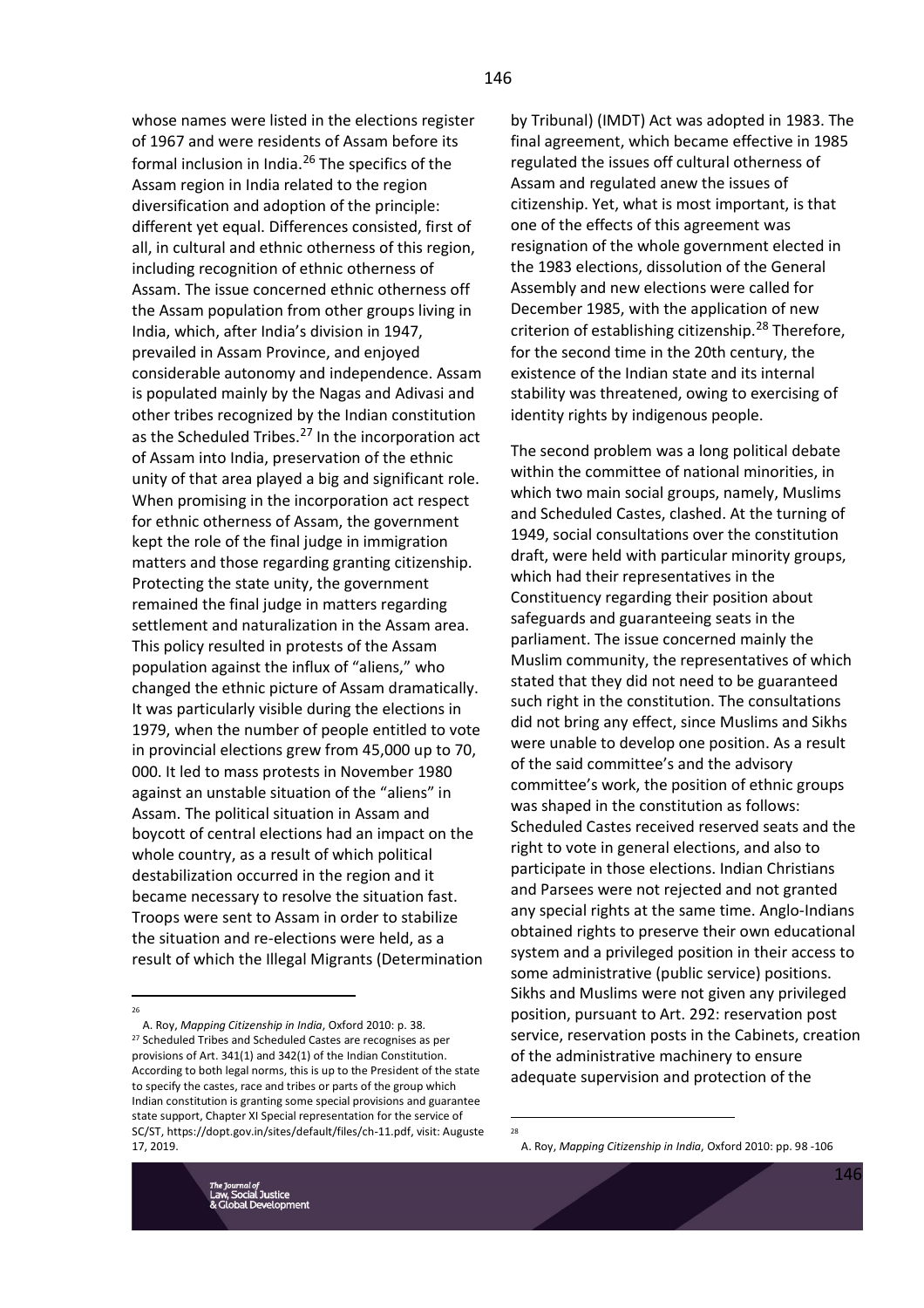minority.<sup>29</sup> The Scheduled Tribes were in that time disregarded by the lawmakers and until 1989, when the Scheduled Castes and the Scheduled Tribes (Prevention of Atrocities) Act, was passed, and revised in 1995, when the new one was passed.<sup>30</sup> This leads us back to the statement made above that in order to secure its domination the dominant group in the Indian state had to fight against indigenous people interest and to deny their rights. The Indian state, built historically on the caste system, is still especially sensitive to such matters. The Assam incident proved that the state is not willing to accept diversity within its borders. However, the position of indigenous people, their internal strength, the ability to organise themselves and political implications of such group for the state's stability will usually lead to the following three scenarios: detachment of a particular territory form the mother state, recognition of some ethnic minorities' rights, and full assimilation of such group with some secured distinctive rights such as legal religious freedom. The first scenario has already happened and the third scenario is anticipated by the state and the state policy is aiming to achieve this goal. The second scenario, mostly anticipated by the ethnic minorities, is now denied by the state and the state is not willing to go into that direction.

A much different approach to the rights of indigenous peoples exists in the People's Republic of China, were philosophy of filial piety is dominant and also the state construction is different than India. The constitution of China effective since 1982, amended in 2004, contains an open catalogue of rights and freedoms granted to citizens and nations within territorial boundaries of the People's Republic of China. Chapter II includes provisions concerning human rights, such as the right to life, freedom, property ownership and the right to equality of the citizens of the People's Republic of China. This catalogue of rights and freedoms attributable to every

citizen of China. It means a rise in the importance of human rights, which presently constitute the foundation of the state, whereas earlier, through included in the constitution of 1952, were one of numerous principles of state functioning. The constitution distinguishes in Art. 33 the equality of all citizens towards law; Art. 4 includes the principle of equality of all nations; and Art. 5 states equality of every human being towards any other human being. Also, legislation recognised the equality of individuals and organizations, whereas Art. 48 of the constitution provides for the equality of women and men in access to political, cultural and economic spheres of life. Equality within the scope of political rights is also crucial.<sup>31</sup> On the other hand, Art. 34 includes the principle of political equality. It should be emphasised that the interpretation of the abovementioned provisions is crucial, as since 2000, they have been understood not as the rights of townsmen or peasants (everyone is equal in their place of residence), but as rights independent from the place of residence, origin, race and religion.<sup>32</sup>

However, the People's Republic of China is not a homogenous country and is populated by about 56 recognized ethnic groups, including 44 enjoying limited autonomy granted by the state based on the filial piety traditional approach. Indigenous people in China are referred to as "autonomous

<sup>29</sup>

R. H. Retzlaff, 'The problem of communal minorities in the drafting of Indian Constitution', in R.N. Soann ed. *Constitutionalism in Asia*, New York 1963, pp. 71 -72.

<sup>&</sup>lt;sup>30</sup> The Scheduled Castes and the Scheduled Tribes (Prevention of Atrocities) Act, 1989, https://tribal.nic.in/actRules/SCST-Rules1995.pdf, visited: Auguste 17, 2019.

The aforementioned amendment to the Constitution related directly to the events of 2003, and specifically March 2003. On 17 March, in the city of Guangzhou, a 27–year-old Sun Zhigang, who stayed in an internet café after dark without his temporary residence card, was arrested by the local police. He was treated as an illegal immigrant. He died after a few days as a result of injuries he suffered as a result of brutal beatings in prison. Owing to an article published in the *South Metropolitan Daily,* the public opinion became interested in Sun's case and a national campaign began leading to punishment of those who caused Sun's death. One year later, the Chinese government decided to reform the constitution and detail the issues of human rights covered by the constitution. The government decided to depart from the traditional perception of the individual in the Chinese law "infected" with Confucianism as a dogma of superiority of shared rights over individual's rights; an individual should subject his/her rights and himself/herself to the common good. Mentality change and a wider access to "western" knowledge have enabled opening of the Chinese society to human rights. Q. Zhang, *The Constitution of China: a contextual analysis*, Oxford, 2012, pp. 70, 197 - 220. 32

Q. Zhang, *The Constitution of China: a contextual Analysis*, Oxford 2012: p. 198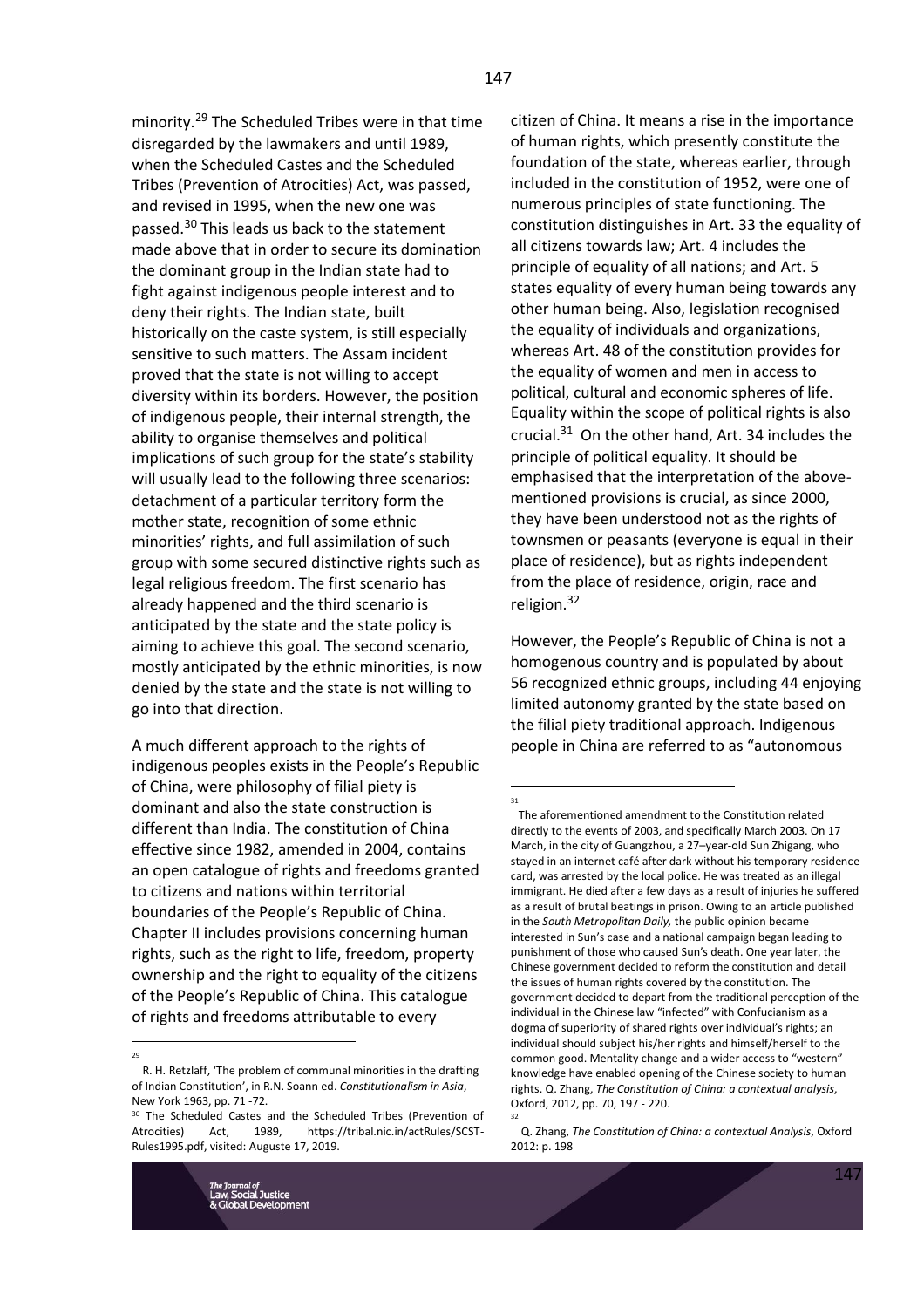nations," which, on the basis of the declaration of the Peoples Liberation Army of October 1947, acquired the right to be joined freely to China. The state policy towards indigenous peoples was sanctioned in the same period, where, without opening a discussion on the right to national minorities' self-determination, limited rights to their own identity were guaranteed. The legislator cleared separated minorities from the predominant Han group and granted them rights not within one Chinese nation, where one group acquires certain privileges, but as an independent nation in one united states. The highest freedom and the right to decide were granted to the Han group, whereas other groups function on the basis of the Outline for Implementation of Nationality Regional Autonomy.<sup>33</sup> In consequence, five autonomous regions were created, having the right to self-governance (Art. 112), 140 autonomous areas, 31 autonomous prefectures and 104 autonomous municipalities. They have the right to regional self-governance, which includes, inter alia, the right to use, record and develop their own language, right to respect, preserve and practice own culture, traditions and customs.<sup>34</sup> Autonomous nations were also granted the right to have their own representative in the party and local bodies of state administration. They have also the right to run their own financial policy.<sup>35</sup>

Not all autonomous nations, however, have been granted the right to self-determination. The Tibetan minority was denied the rights which are most important for its identity, namely, the right to practice religion and freedom of religion. Despite significant weakening of the communist ideology, the government still desires to control strongly the beliefs of the population living on the Chinese territory, which, in reality, leads to an increasing aggression and separatist tendencies

35

among indigenous peoples. Introduction of the prohibition of religious freedom has led in Tibet to uncontrolled riots and growing separatist tendencies in this region, where the population their made an attempt at separating from the state. Zhang even stated that the lack of warranting the freedom of religion to indigenous peoples is a barrier to the unity of the Chinese state.<sup>36</sup>

In general terms, however, the China example shows that from the legal perspective, the state is able to accommodate ethnic minorities within its borders without actually losing the general power. Shifting the competence between the state and the organized minority will (in theory) allow the minorities to obtain minimum control over their members and to preserve their identity and cultural integrity. As has already been pointed out, the position of indigenous people within the Chinese borders depends on the state's interest in having such group, on the one hand, and the ability of such group to organise itself and the ability to assimilate some elements of the dominant tribe structure without losing their identity, on the other. When the state is not willing to recognize the rights of ethnic minorities, like in case of Tibet, it will lead to an internal conflict the final result of which will depend on many factors. What can be observed in the political structure of such state is that ethnic minorities and the state have decided to compromise: they have the right to express their self-determination, but within the frameworks of state structure created by the Han tribe. This mutual compromise is not supported by the state's willingness to recognize ethnic minorities' rights, but it relies on the state's necessity to safeguard its integrity and dominant Han tribe's position. It follows the tradition of filial piety, but in a limited way. The state is not fully interested in negating ethnic minorities' rights to selfdetermination, unlike in Bangladesh or India, where the state is seeing a greater risk in such recognition and is strong enough to suppress ethnic minorities' demands to recognize their rights. In case of China, also economic factors may

<sup>33</sup>

introduced in 1952 and repeated in the constitution and the Law on National Regional Autonomy in 1984. 34

The right includes also the obligation, on the part of the government, to guarantee them the right of access to the government administration and running court proceedings in their own local language.

Q. Zhang, *The constitution of China: a contextual analysis*, Oxford, 2012, pp. 110 - 11.

<sup>36</sup> ibidem, pp. 240 - 242.